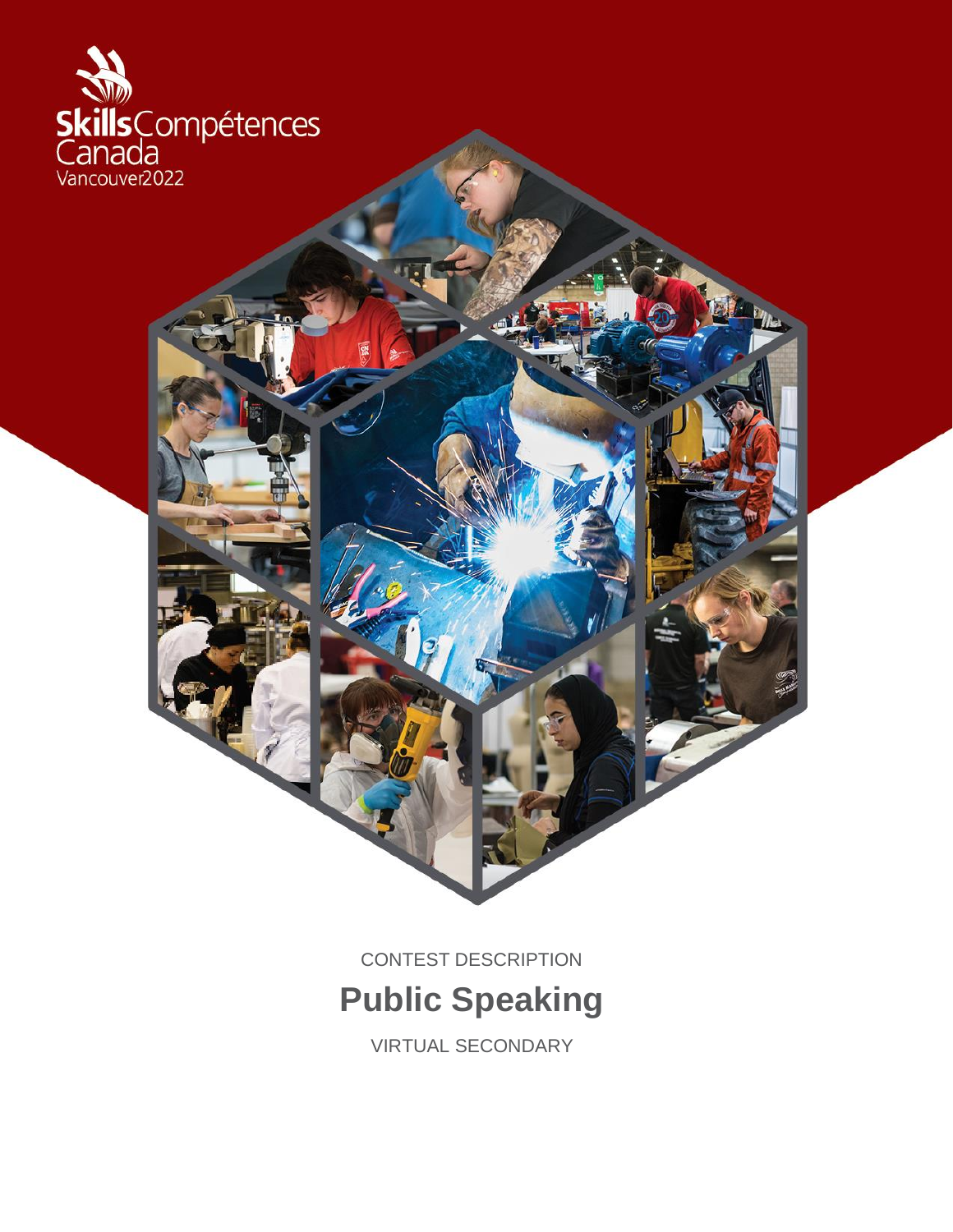**Skills** Compétences<br>Canada<br><sub>Vancouver2022</sub>

### Table of Contents

|                | 1 THE SKILLS FOR SUCCESS FOR CAREERS IN THE SKILLED TRADES |  |
|----------------|------------------------------------------------------------|--|
| $2^{\circ}$    |                                                            |  |
| 3 <sup>1</sup> |                                                            |  |
| $\overline{4}$ |                                                            |  |
| 6              |                                                            |  |
| 8              |                                                            |  |
| 9              |                                                            |  |
| 10             |                                                            |  |
|                |                                                            |  |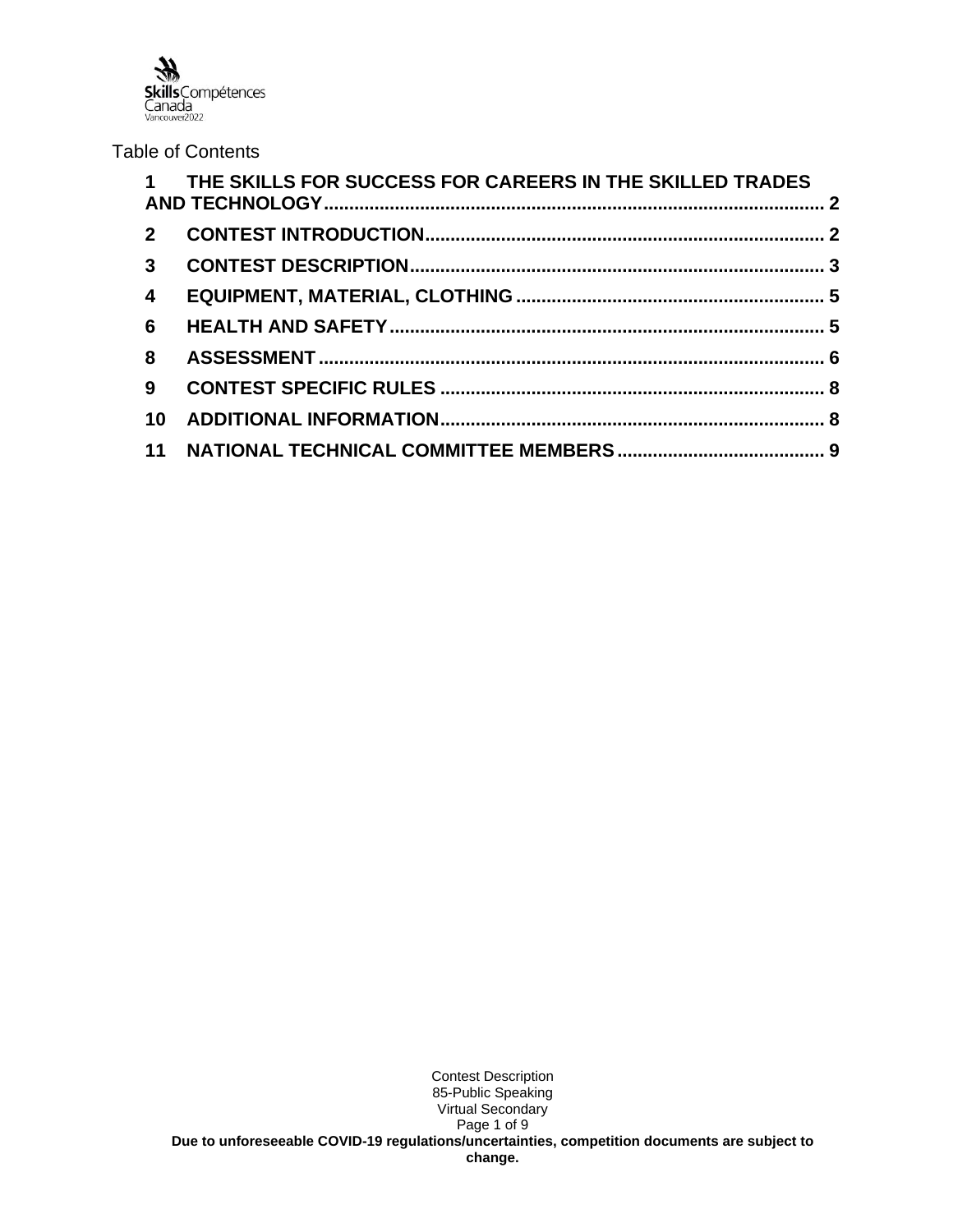

### **1 THE SKILLS FOR SUCCESS FOR CAREERS IN THE SKILLED TRADES AND TECHNOLOGY**

In response to the evolving labour market and changing skill needs, the Government of Canada has launched the new Skills for Success *(former Essential Skills)* model defining nine key skills needed by Canadians to participate in work, in education and training, and in modern society more broadly. SCC is currently working with Employment and Social Development Canada (ESDC) to bring awareness of the importance of these skills that are absolutely crucial for success in Trade and Technology careers. Part of this ongoing initiative requires the integration and identification of the Skills for Success in contest descriptions, projects, and project documents. The next phase and very important aspect of our Skills for Success (SfS) initiative is to provide a *Skills Report Card* to each competitor at the Skills Canada National Competition. The purpose of the report card is to inform the competitor about their current level of nine identified Skills for Success based on their competition scores. With this knowledge, the competitor will be made aware which skill may require improvement. Full implementation is expected in the next Skills Canada National Competition.

The following 9 skills have been identified and validated as key skills for success for the workplace in the legend below:

<sup>1</sup>Numeracy, <sup>2</sup>Communication, <sup>3</sup>Collaboration, <sup>4</sup>Adaptability, <sup>5</sup>Reading, <sup>6</sup>Writing, <sup>7</sup>Problem Solving, <sup>8</sup>Creativity & Innovation, <sup>9</sup>Digital

These Skills for Success have been identified in section 2.4 of your Contest Description and if applicable, in your Project and supporting documents.

# **2 CONTEST INTRODUCTION**

**2.1** Description of the associated work role(s) or occupation(s)

[https://www.skillscompetencescanada.com/en/skill\\_area/public-speaking/](https://www.skillscompetencescanada.com/en/skill_area/public-speaking/)

2.2 Purpose of the Challenge

The Conference Board of Canada has identified the skills needed to enter and progress in the world of work, whether it is self-employment or working as a part of a team. One such skill area is effective oral and written communication including the ability to do the following:

- Write and speak so others pay attention and understand
- Listen and respond to questions
- Share information
- Use technological knowledge and skills to explain or clarify ideas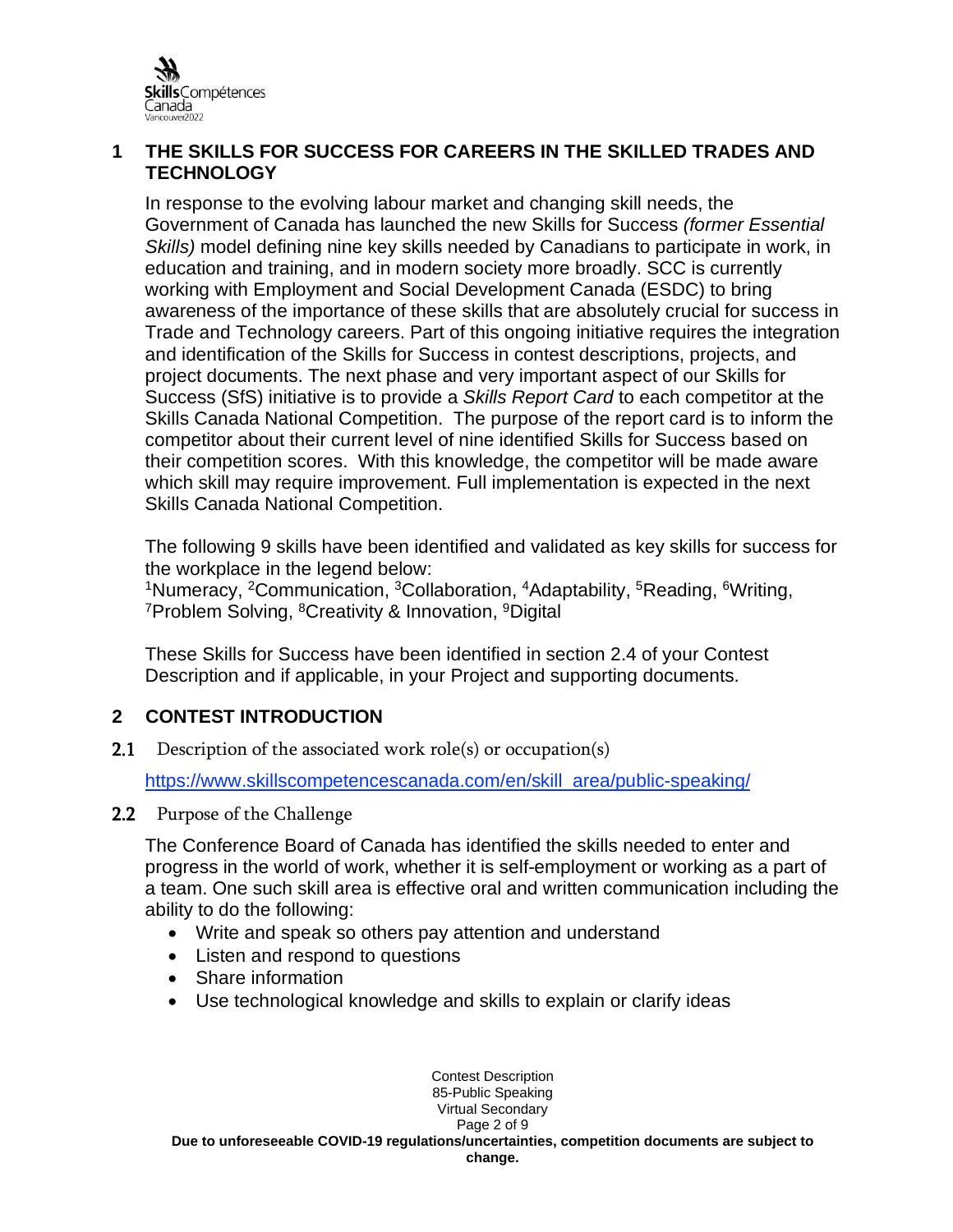

The public speaking competition is designed to encourage and enhance the development of these skills in making career choices. The challenge provides the opportunity for competitors to prepare and present a speech, conduct research and to construct answers to related questions in a clear and concise manner.

#### 2.3 Duration of contest

During the SCNC 2022, the secondary category will be hosted virtually. The competition for your skill will consist of a total of 12 hours. A detailed schedule will be posted on our website.

#### 2.4 Skills and Knowledge to be tested

- Present original thoughts in a clear, coherent, and well-constructed format on the assigned topic.  $2, 8$
- Capture and hold the attention of the audience within the 5 to 7-minute timeframe. <sup>2</sup>
- Deliver a clear message (main idea, argument, opinion, or position).<sup>2</sup>
- Speak easily, with confidence. $2$
- Use non-verbal skills (body language and gestures) to assist in expression.<sup>2</sup>
- Be expressive by varying voice in pitch, tone, tempo, and volume.*<sup>2</sup>*
- Think quickly and answer unseen questions clearly.<sup>7</sup>
- Reflect upon research, make observations, and share experiences through prompted response.4

*Skills for Success – <sup>2</sup>Communication, <sup>4</sup>Adaptability, <sup>7</sup>Problem Solving, <sup>8</sup>Creativity & Innovation*

# **3 CONTEST DESCRIPTION**

3.1 List of documents produced and timeline for when competitors have access to the documents on the Skills/Compétences Canada website

| DOCUMENT                                                      | <b>DATE OF DISTRIBUTION</b> |
|---------------------------------------------------------------|-----------------------------|
| No other documents will be posted prior to the<br>competition | N/A                         |

- 3.2 Tasks that may be performed during the contest
	- Each competitor will speak on the following prompt:

# **Technology and innovation continue to play an increasing role in the everyday lives of Canadians.**

With this in mind,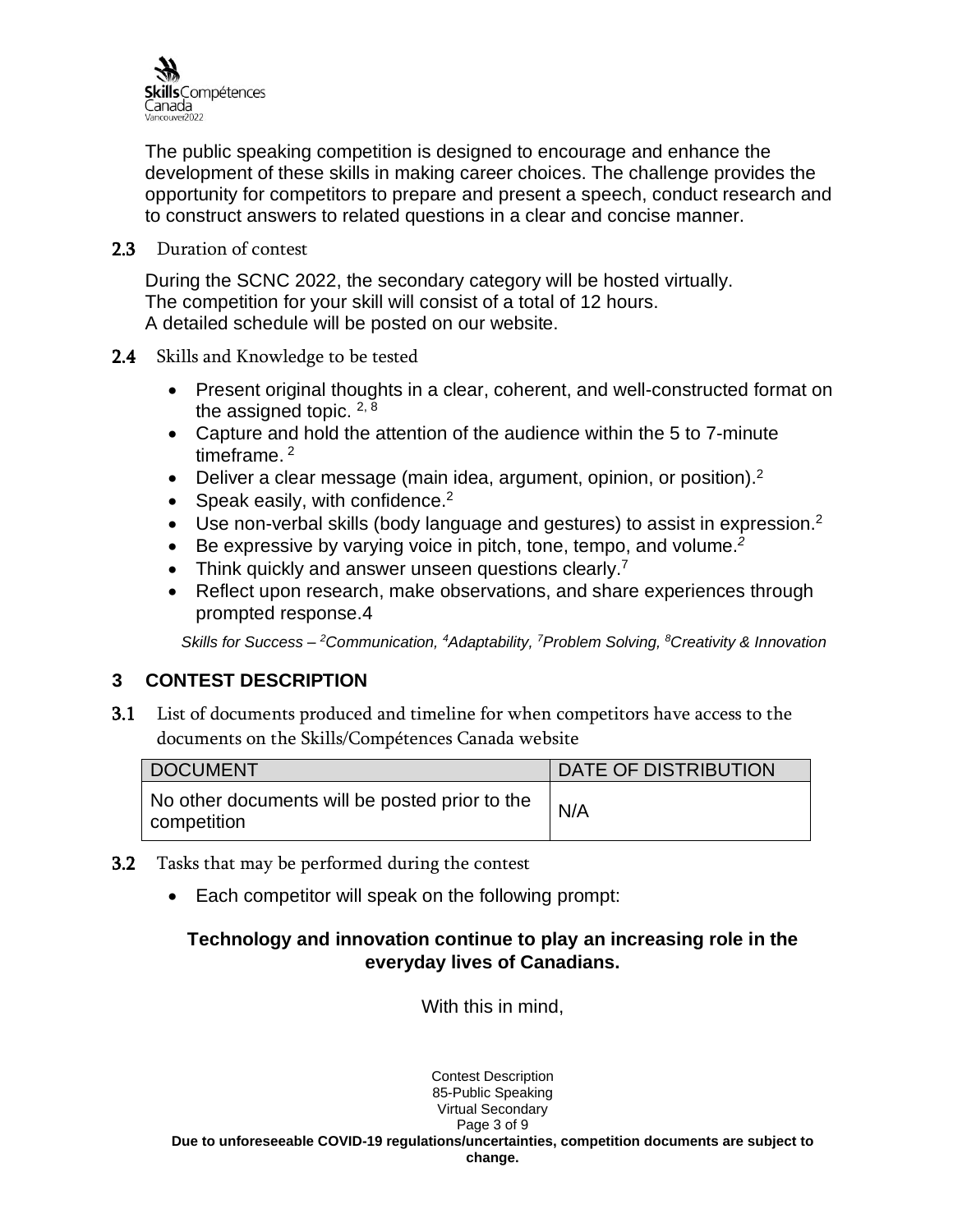

### **Discuss how skilled trades and technologies are impacted and will be affected in the future**

- Competitors will write original speeches that reflect creatively on the topic, ensuring they maintain a focus and consider the content implied by the topic. Students are expected to express themselves clearly while capturing the attention of their listening audience.
- By 11:00 PM (in your time zone) **May 17, 2022**, students must submit their speeches as a double spaced, justified, Arial 14-point PDF document via email to the following email address: [mgailbutler64@gmail.com](mailto:mgailbutler64@gmail.com) . If you have not received confirmation within 24 hours that your speech has been received, please email the Skills/Compétences Canada national secretariat and resubmit. **Students who do not submit speeches by the above deadline will receive a deduction as indicated in the Assessment section of this Content Description.**
- Competitors will attend a mandatory orientation session prior to the start of competition.
- Competitors will need to be aware of the fixed location of the camera and speak to it. Camera view must be from the waist up.
- On Day 1, each competitor will present a prepared speech in a formal public setting and answer one (1) question based upon the submitted speech. Order of presentations will be determined through a random selection process.
- Competitors will have explored the Skills for Success program found in the "Programs and Initiatives" tab on the Skills/Compétences Canada website. The intent of this exploration is to support the response to the impromptu topic on Day 2. Order of presentations will be determined through a random selection process.

# **Time Requirements**

- Length of Prepared Speech
	- o The speech shall be at least 5 minutes in length and shall not exceed 7 minutes.
	- o There will not be a warning light, sound, or timecards to indicate time allotment. Competitors should develop the skill to monitor the length of their presentation.
- Length of Response to Question
	- o On Day 1, students will be asked one question based upon the content of their submitted speeches.
	- o Competitors will have a maximum of 1 minute and 30 seconds to respond to the question.
	- o Timecard will be shown to indicate 15 seconds remaining.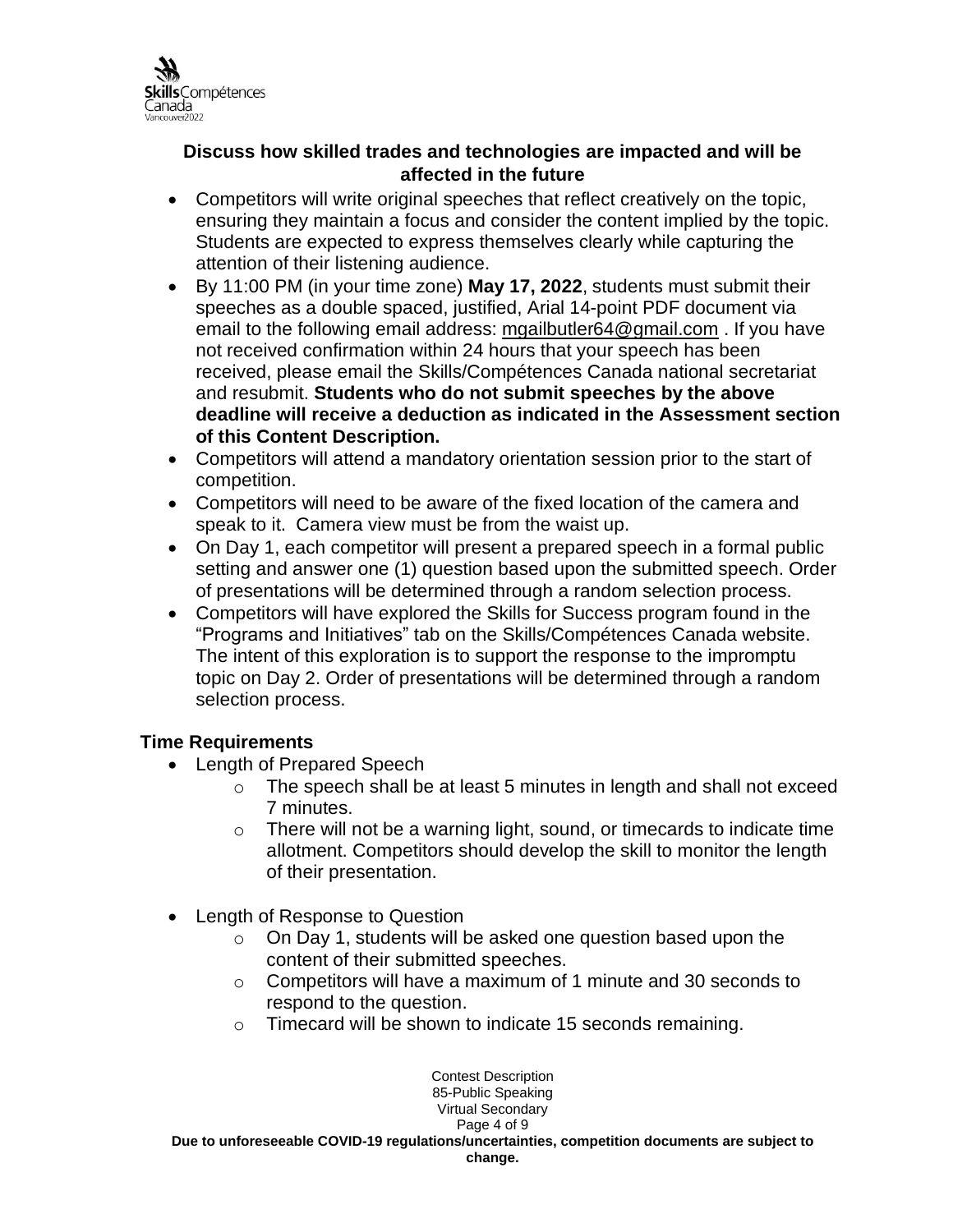

- Length of Impromptu Speech
	- $\circ$  On Day 2, competitors will be given a prompt based upon their exploration of the Skills for Success program.
	- $\circ$  They will have a maximum of 2 minutes to prepare and 3 minutes to respond.
	- $\circ$  Timecards will be shown at 2 minutes, 1 minute, and 15 seconds to indicate time remaining during response.

# **4 EQUIPMENT, MATERIAL, CLOTHING**

4.1 Equipment and material provided by the competitor and/or host facility

Computer or laptop with camera

- Internet connection
- Blank paper, pen/pencil
- Optional: Use of cue cards/notes, lectern
- 4.2 Required clothing provided by the competitor
	- Competitors should be dressed appropriately on both days for a **business presentation**.
	- Provincial/Territorial team shirts may not be worn during the competition.

### **5 HEALTH AND SAFETY**

### 5.1 Safety program

SCC has implemented a comprehensive safety program as health and safety is an integral part of our competitions. Our safety program includes guidelines and procedures to make the work environment in each skill area safer.

### **5.1.1** Safety manual

As part of our program a safety manual has been created to monitor and document health and safety within each skill area. It includes a definite plan of action designed to prevent accidents. The safety manual will be provided for every skill and these instructions must be followed and respected by all participants and officials at the SCNC.

### **5.1.2** Safety workshop

During orientation, Competitors will participate in a Safety workshop and they will be expected to work and maintain a safe working area during the competition. Any Competitor breaking any health, safety, and environmental rules, may be required to undertake a second safety workshop, this will not affect the Competitor's competition time.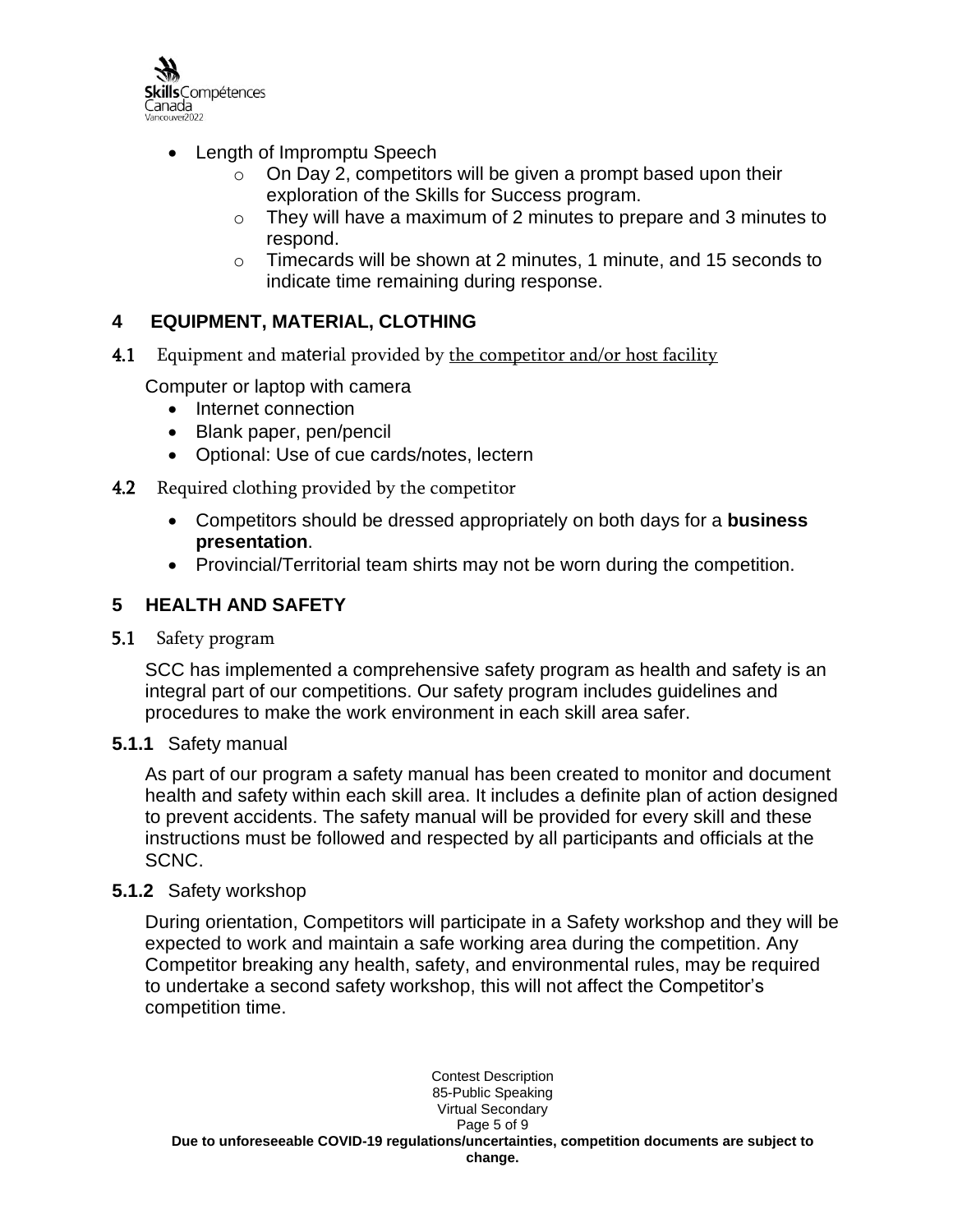

### 5.2 COVID-19 Protocol

The COVID guidelines already in place within the participants' jurisdiction would need to be followed during the SCNC. It is the responsibility of the participants (Competitor, Proctors, NTC members, and anyone onsite during the competition) to ensure that the COVID guidelines are respected.

- 5.3 List of required personal protective equipment (PPE) provided by the competitor and/or host facility
	- No PPE required

**Note**: Competitors who do not have the required protective equipment will not be allowed to participate in the competition

### **6 ASSESSMENT**

6.1 Point breakdown

**Note:** This list is subject to change.

| <b>OVERALL SCORE</b>                                                                                                                                |             | /100         |
|-----------------------------------------------------------------------------------------------------------------------------------------------------|-------------|--------------|
| <b>DAY 1 - PREPARED SPEECH</b>                                                                                                                      | DAY 1 TOTAL | /75          |
| <b>CONTENT / ORGANIZATION - the NTC will assess this</b><br>subcategory, based on written submission, prior to the<br>prepared speech presentations |             | 120          |
| Response develops the content contained in the first section of the<br>prompt                                                                       |             | /2           |
| Response develops the content contained in the second section of<br>the prompt                                                                      |             | /4           |
| Introduction is coherent and shaped                                                                                                                 |             | /2           |
| Introduction contains the assigned topic                                                                                                            |             | $\sqrt{2}$   |
| Arrangement of supporting ideas contributes to a competent<br>discussion                                                                            |             | $\sqrt{2}$   |
| Supporting ideas are focused on assigned topic                                                                                                      |             | $\sqrt{2}$   |
| Transitions link ideas coherently                                                                                                                   |             | $\sqrt{2}$   |
| Conclusion is relevant                                                                                                                              |             | $\sqrt{2}$   |
| Conclusion is connected to the assigned topic                                                                                                       |             | $\sqrt{2}$   |
|                                                                                                                                                     |             |              |
| <b>DELIVERY</b>                                                                                                                                     |             | /50          |
| Introduction gains audience attention                                                                                                               |             | $\mathbf{2}$ |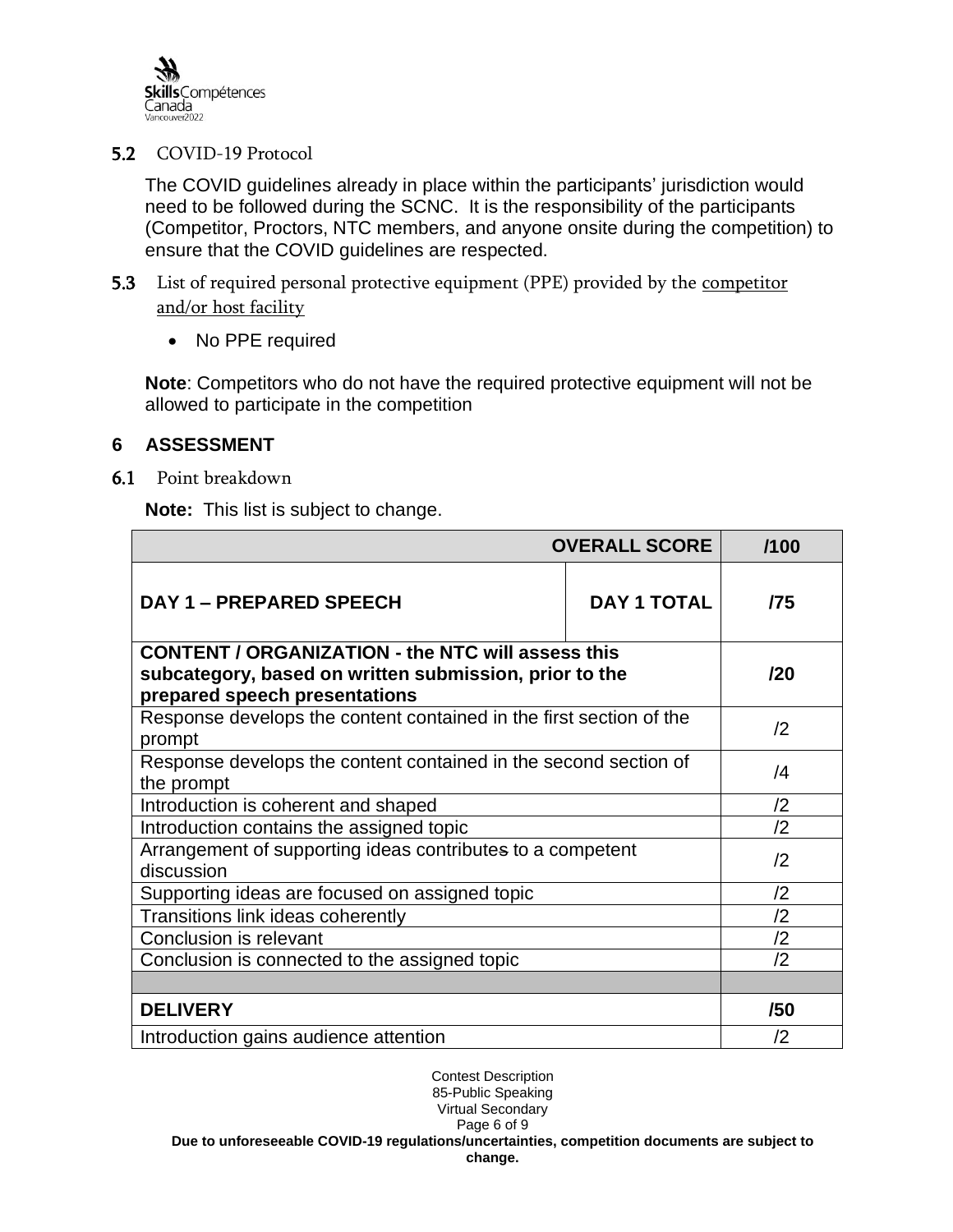| <b>OVERALL SCORE</b>                                        | /100               |                |
|-------------------------------------------------------------|--------------------|----------------|
| Introduction previews main ideas                            | /2                 |                |
| Supporting ideas are connected to assigned topic            | /2                 |                |
| Supporting ideas develop assigned topic                     |                    | $\sqrt{2}$     |
| Supporting ideas are precise                                |                    | /1             |
| Conclusion is appropriate and skillful                      |                    | /1             |
| Presents ideas in a logical order                           |                    | /2             |
| Captures interest at the beginning of the speech            |                    | /2             |
| Holds interest through to the end of the speech             |                    | /2             |
| Convincing                                                  |                    | /2             |
| Commands audience attention (confirm the order)             |                    | /2             |
| Effective word choice                                       |                    | /2             |
| Volume is appropriate                                       |                    | /2             |
| Volume used for effect                                      |                    | /1             |
| Appropriate tempo (pacing)                                  |                    | /2             |
| <b>Effective phrasing</b>                                   |                    | /2             |
| Expressive                                                  |                    | $\sqrt{2}$     |
| Varies tone and pitch                                       |                    | $\overline{2}$ |
| Displays self-confidence                                    | $\overline{2}$     |                |
| Composed                                                    | /2                 |                |
| Correct use of conventions: diction, grammar, pronunciation | /1                 |                |
| Eye contact: engages with entire audience                   |                    | /2             |
| Eye contact is effective                                    | /2                 |                |
| Fluency: fluidity, smoothness                               | /2                 |                |
| Polished                                                    |                    | /2             |
| <b>Gestures</b>                                             | /2                 |                |
| Mannerisms, body language                                   |                    | /2             |
|                                                             |                    |                |
| <b>QUESTION RESPONSE</b>                                    |                    | /5             |
| Addresses the question                                      |                    | /1             |
| Demonstrates knowledge of topic                             | /1                 |                |
| Develops ideas adequately                                   | /1                 |                |
| Organizes ideas logically                                   | /1                 |                |
| Demonstrates clarity and conviction                         |                    | /1             |
|                                                             |                    |                |
| DAY 2 - IMPROMPTU SPEECH                                    | <b>DAY 2 TOTAL</b> | /15            |
| <b>CONTENT</b>                                              |                    | /5             |
| Response addresses the prompt                               | $\sqrt{2}$         |                |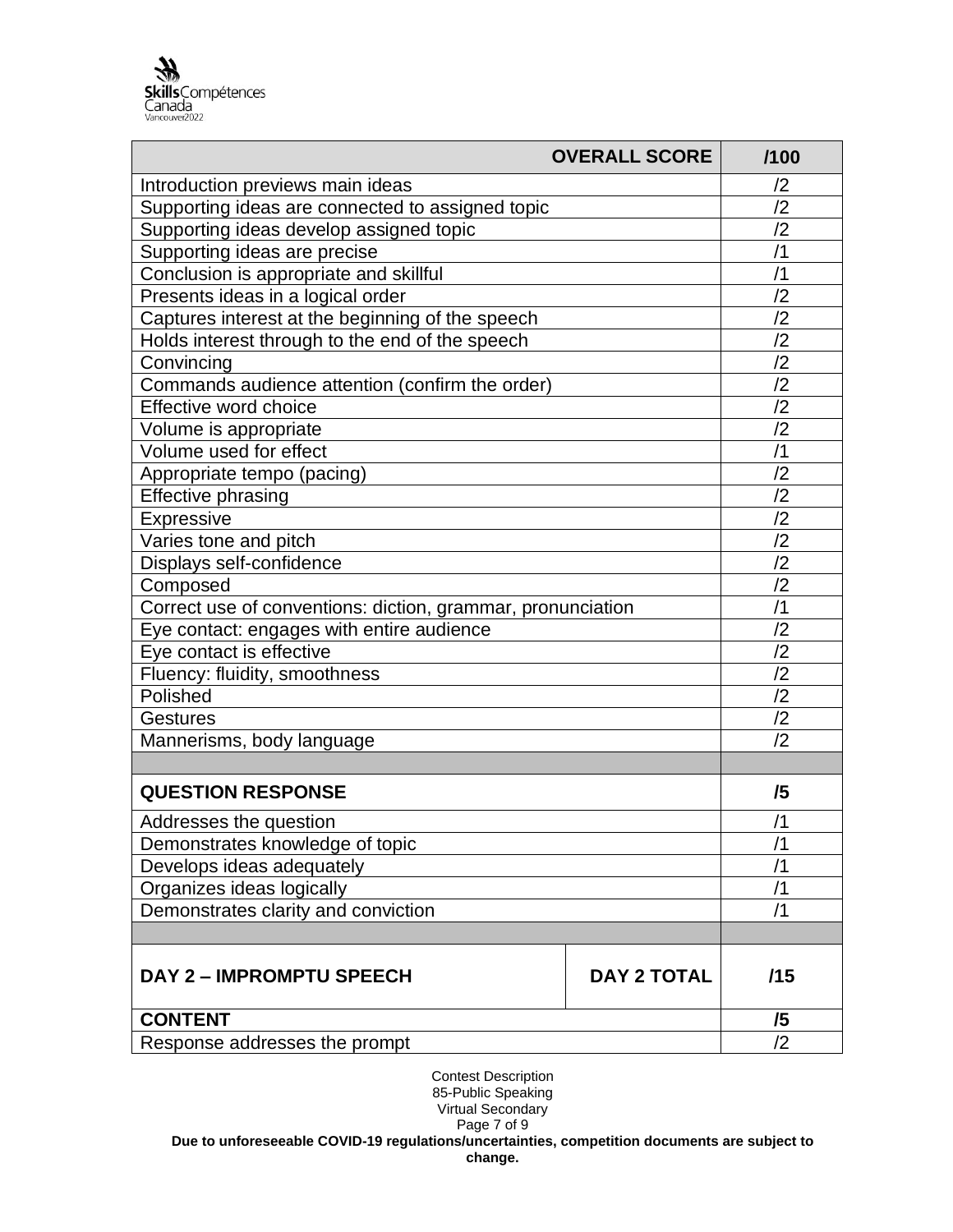| <b>OVERALL SCORE</b>                                                      | /100            |            |
|---------------------------------------------------------------------------|-----------------|------------|
| Chooses ideas that demonstrate understanding of the topic                 |                 | $\sqrt{2}$ |
| Develops ideas adequately                                                 |                 | /1         |
| <b>ORGANIZATION</b>                                                       |                 | /4         |
| Uses effective introduction                                               |                 | /1         |
| Focuses and presents ideas in a logical order                             |                 | /1         |
| Links ideas coherently                                                    |                 | /1         |
| Concludes effectively                                                     |                 | /1         |
| <b>DELIVERY</b>                                                           |                 | /6         |
| Effectiveness: uses convincing, coherent language                         |                 | /2         |
| Voice: expression, tempo, volume, phrasing                                |                 | /2         |
| Eye contact: engages with audience                                        |                 | /1         |
| Non-verbal: gestures, mannerisms, body language                           |                 | /1         |
|                                                                           |                 |            |
| <b>CONVENTIONS</b>                                                        | <b>SUBTOTAL</b> | /10        |
| Impromptu speech delivered within required time specifications            |                 | /1         |
| Prepared speech delivered within time specifications                      |                 | $\sqrt{4}$ |
| Prepared speech question response delivered within time<br>specifications |                 | /1         |
| Speech submitted on time                                                  |                 | /2         |
| Speech submitted in specified format                                      |                 | /2         |

# **7 CONTEST SPECIFIC RULES**

Contest specific rules cannot contradict or take priority over the Competition Rules. They do provide specific details and clarity in areas that may vary from contest to contest. Any additional contest rules will be reviewed during the competitor orientation.

# **8 ADDITIONAL INFORMATION**

### 8.1 Interpreter

If a competitor requires the help of an interpreter during the competition, the Skills/Compétences Canada Provincial/Territorial offices must advise Skills/Compétences Canada National Secretariat a minimum of 1 month prior to the competition or this service may not be guaranteed.